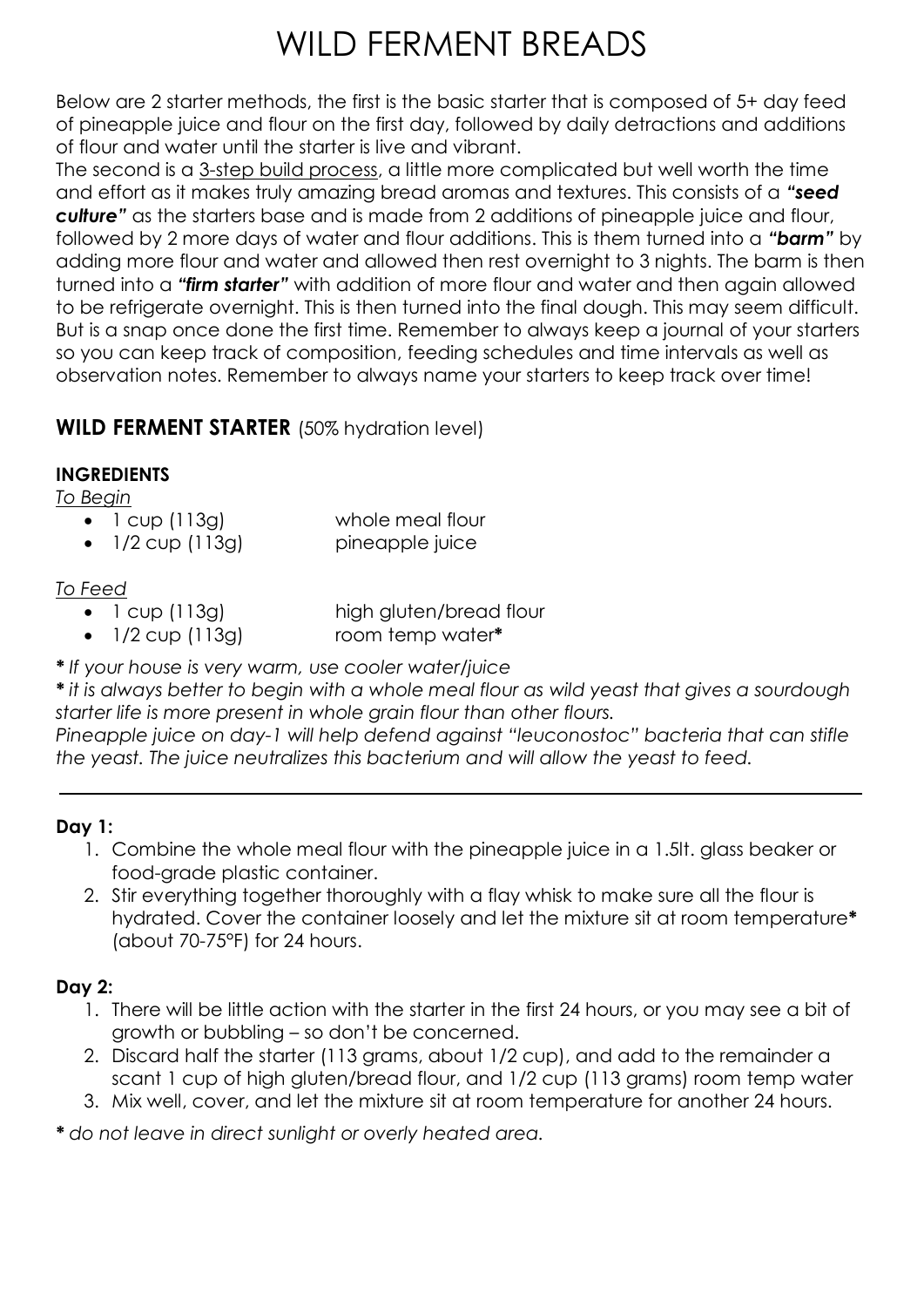#### **Day 3:**

- 1. By day 3, you'll likely see activity in the form of bubbling. There should be a fresh, fruity aroma, as well as lift in the volume.
- 2. Discard half the starter (113 grams, about 1/2 cup), and add to the remainder a scant 1 cup of high gluten/bread flour, and 1/2 cup (113 grams) room temp water

### **Day 4:**

1. Discard half the starter (113 grams, about 1/2 cup), and add to the remainder a scant 1 cup of high gluten/bread flour, and 1/2 cup (113 grams) room temp water

### **Day 5:**

- 1. The starter should have at least doubled in volume. You'll see lots of foam and bubbles; there may be a thin level of liquid at the surface, full of finer bubbles. At this stage the starter should have a slightly tangy/gamey aroma with pleasingly acidity, but not overpowering like a strong alcohol smell.
- 2. If your starter isn't showing lots of lift/bubbles, repeat the discard/feed every 12 hours on day 6, and day 7, only if needed.

# **BEYOND DAY 5 (DAY 6)**

- 1. On day 6, feed the starter one last time, discard all but 130 grams (a generous 1/2 cup) of the starter. Feed as in steps 2-5. Let the starter rest at room temperature for another 6 hours; there should now be bubbles breaking the surface.
- 2. Remove however much starter you need for your recipe typically no more than 227 grams, (1 cup), depending on volume needed.
- 3. If you require more than 1 cup of starter, give it a couple of feedings without discarding, until you've made enough for your recipe plus 113 grams of high gluten flour to keep and feed again.
- 4. All it to now rest at room temperature for 6-8 hours, to get going, before covering it.
- 5. Now place the starter in the refrigerator, and feed it once a week with:
	- 1 cup (113 g) bread/high gluten flour
	- 1/2 cup (113 g) room temp water

# **NOTES:**

- Mix your starter well after each flour water addition and scrape down the sides of the beaker with a rubber spatula, making sure all the flour has been hydrated.
- You can keep all the discarded starter and use to make pizza crust (recipe to follow).
- $\triangleright$  It's always best to use filtered water over tap water.
- You can freeze your starter if you go away for a prolonged time in a Ziploc freezer bag.
- $\triangleright$  The colder the environment and temp, the slower the starter will build.
- $\triangleright$  Keep an eye on the starter as all environments and wild yeasts are different. I had a few starters that took off after 3 days and were well on their way. On the other side of this, some starters in a "sluggish" environment make take 10-12 days to get going, so pay attention to your environment and how the starter reacts.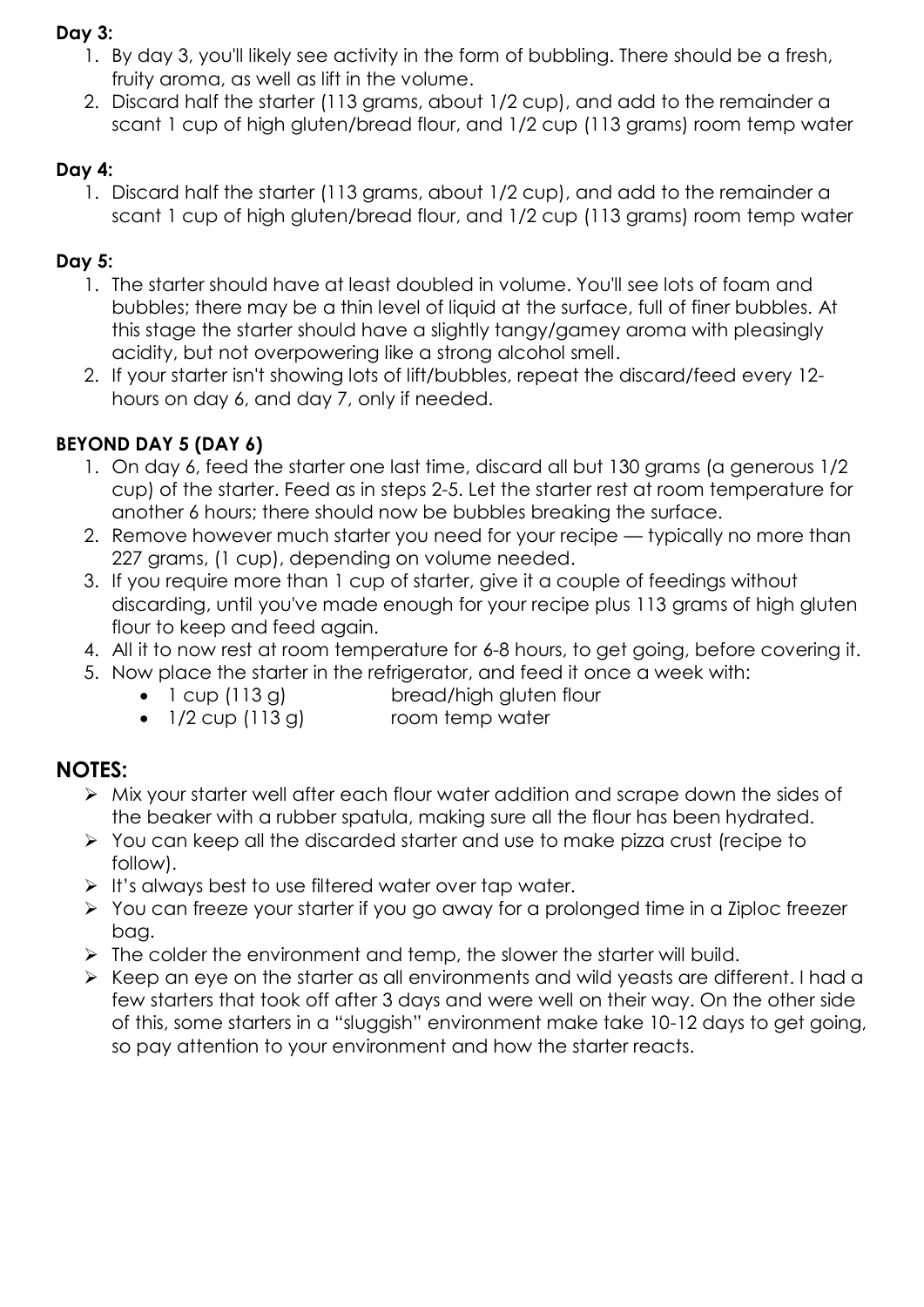# **BASIC SOURDOUGH BREAD**

#### **INGREDIENTS**

- 1 cup (227g) ready sourdough starter
- 1 1/2 cups (340g) lukewarm water
- -
- 

5 cups (602g) bread/high gluten flour, divided

•  $2\frac{1}{2}$  tsp. (15g) coarse pink salt

### **METHOD**

- 1. Combine the starter, water, and 3 cups (12 ¾ oz./ 362g) of the flour. Mix vigorously for 1 minute so the mixture resembles a thick paste, this is where the *"amylaze" (a digestive enzyme that acts on starch in food, breaking it down into smaller carbohydrate molecules.)*, will occur.
- 2. Cover, and let rest at room temperature for 4 hours or until doubled in size, then refrigerate overnight for at least 12 hours.
- 3. Remove from fridge and spray with olive oil, cut into 10-12 pieces and cover with a rag for 30 minutes to take off chill.
- 4. Place the pre-ferment in a stainless steel bowl and add in the remaining 2 cups (8 1/2 ounces, 241g) flour, and the salt. Knead for about 12-15 minutes until the dough is smooth and elastic. At this point I add in the salt, working it into the bread for better flavour spikes and finished texture. Spray again with olive oil and add to a stainless steel bowl.
- 5. Toss and coat the dough with oil on all surfaces. Allow to rise in a covered bowl until doubled, this may take up to 4-6 hours (or even longer), depending on how active your starter is.
- 6. Place in the refrigerated overnight to cold ferment.
- 7. Remove from the fridge and allow to rest for 30 minutes to take the chill off the dough.
- 8. Gently divide the dough in two halves (about 1 ½ lbs./680 g. each.)
- 9. Gently shape the dough into two rounds or oval loaves, and place them on a parchment baking sheet lined with semolina flour. Make incisions in the dough as you wish and sprinkle generously with bread flour. Cover with a large. Deep inverted stainless steel bowl and allow to rise until at least doubled in size, about 3 to 6 hours.
- 10.Preheat your oven to 500°F. or the highest possible temperature.
- 11.Place a wire rack on the lowest oven shelf level and place a shallow pan on top of the rack, place another wire rack on the shelf directly above that. Close the oven door and heat for 5 minutes. Transfer the shaped dough that is resting on a parchment sheet carefully to a baking sheet pan. Open the oven and pour  $\frac{1}{2}$  to  $\frac{3}{4}$ water into the shallow pan, this should create steam, immediately place the dough loaf(ves) into the oven above the water pan.
- 12.Using a spray bottle, every 30 seconds for the next 2 minutes, open the oven and spray the sides of the oven as well at the bread. You will do this 4 times in the first 2 minutes.
- 13. Lower the temperature to 450°F and bake the bread for 12-15 minutes. After this time, rotate the bread and bake for another 20-25 minutes until it's a very deep golden brown. Remove the bread from the oven, and cool on a rack. Allow to cool for at least 30-45 minutes before cutting into it – this is crucial to finish the cooking process.
- 14.Once completely cooled, store bread, loosely wrapped in paper bag, for several days at room temperature; freeze for longer storage.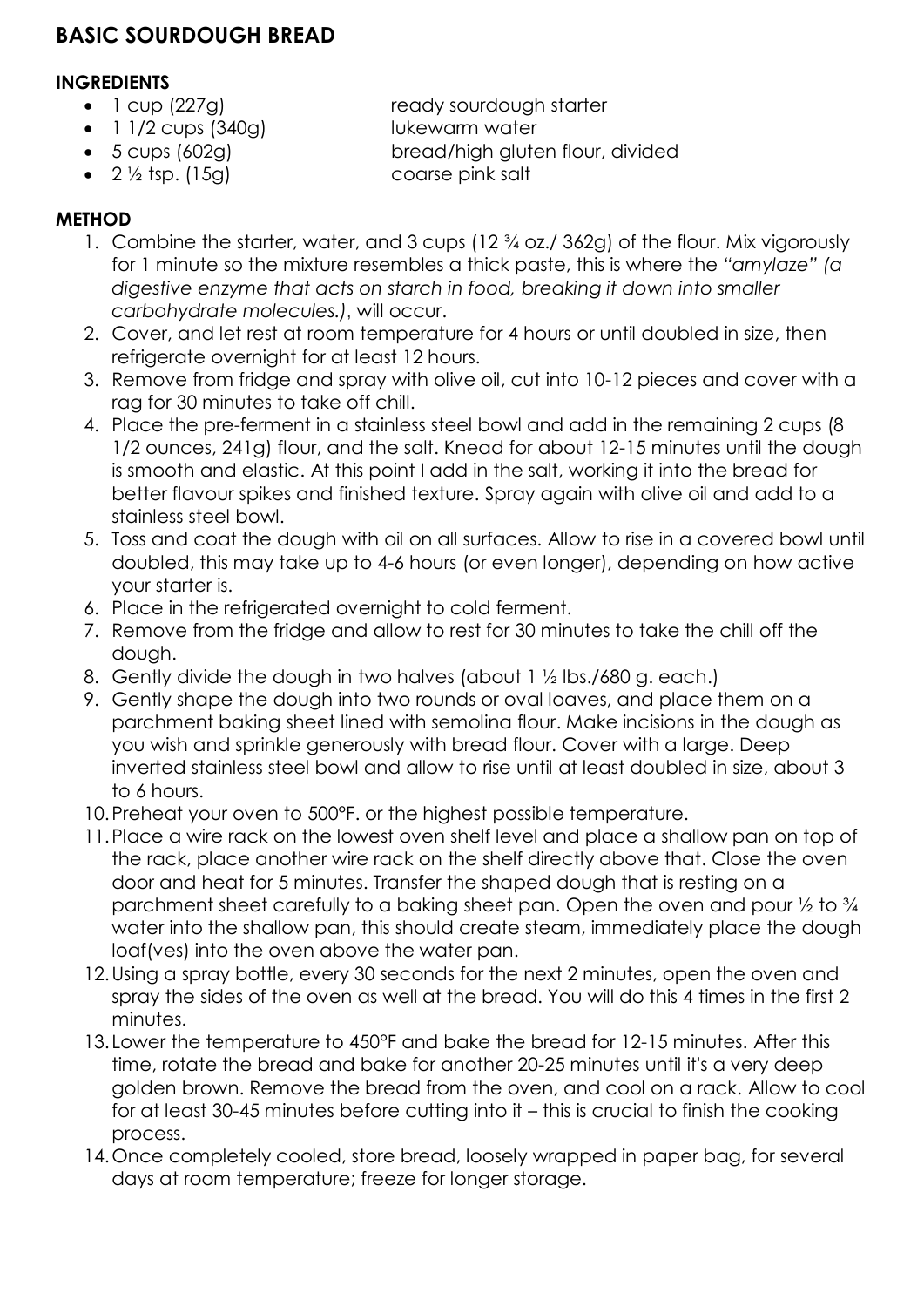# **3-BUILD STARTER**

Below are the steps for the 3-step build starter, which consists of a **seed culture**, a **barm**  (lower German meaning the scum that floats on top of ferment), made from the seed culture and a **firm starter**, made from the barm. This system makes an incredible chewy texture and complex flavour beyond that of a basic starter well worth the extra time and effort.



# *SEED CULTURE – 4 days*

#### **DAY 1**

- 
- 

• 1 cup (120g) whole meal flour •  $\frac{1}{2}$  cup (118 ml.) pineapple juice, room temp

Mix the flour and juice together in a stainless steel bowl to form a ball of loose dough, do not be concerned on the texture, only that all flour has been hydrated. Place this dough into a 1lt. beaker or jar and mark the level the dough is at with a piece of tape. Cover with plastic wrap or lid and leave out at room temp for 24 hours.

# **DAY 2**

- 
- $\frac{1}{2}$  cup (118 ml.) pineapple juice, room temp

• 1 cup (120g) high gluten/bread flour

There will not be much action after day 1 with the culture. Place day 1 sponge back into a stainless steel bowl and add in day 2 pineapple juice and flour. Mix well to hydrate with a small flat whisk and return the contents of the starter seed culture to the beaker or glass jar, pressing down as flat as possible and replace the tape marker on the outside of the beaker/jar. Replace the lid or plastic wrap and ferment again at room temp for 24 hours.

### **DAY 3**

- 
- 

• 1 cup (120g) high gluten/bread flour

 $\frac{1}{2}$  cup (118 ml.) water, room temp

There should be significant rise (40-50%) in the dough now as well as some fermentation bubble on top. Discard half the starter, (or this can be gifted to a friend), and mix in the day 3 ingredients carefully into the beaker/jar, it should be a little more wet in body than the past 2 days. The dough level should be at the tape level from day 2 when you press down on the mass a bit. Adjust the tape if needed and ferment at room temp for 24 hours.

# **DAY 4**

- 
- 1/2 cup (118 ml.) water, room temp

• 1 cup (120g) high gluten/bread flour

Your sponge should now have at least doubled in mass. If it hasn't, allow to sit out another 12-24 hours (as needed). If it still hasn't risen, repeat the day 3 steps by discarding half the culture and adding in more flour and water to hydrate, cover and ferment until at least doubled in mass (approx. 24 hours).

When the mass falls when you "ping" the beaker, you are ready to start the *"barm"* (mother starter) process.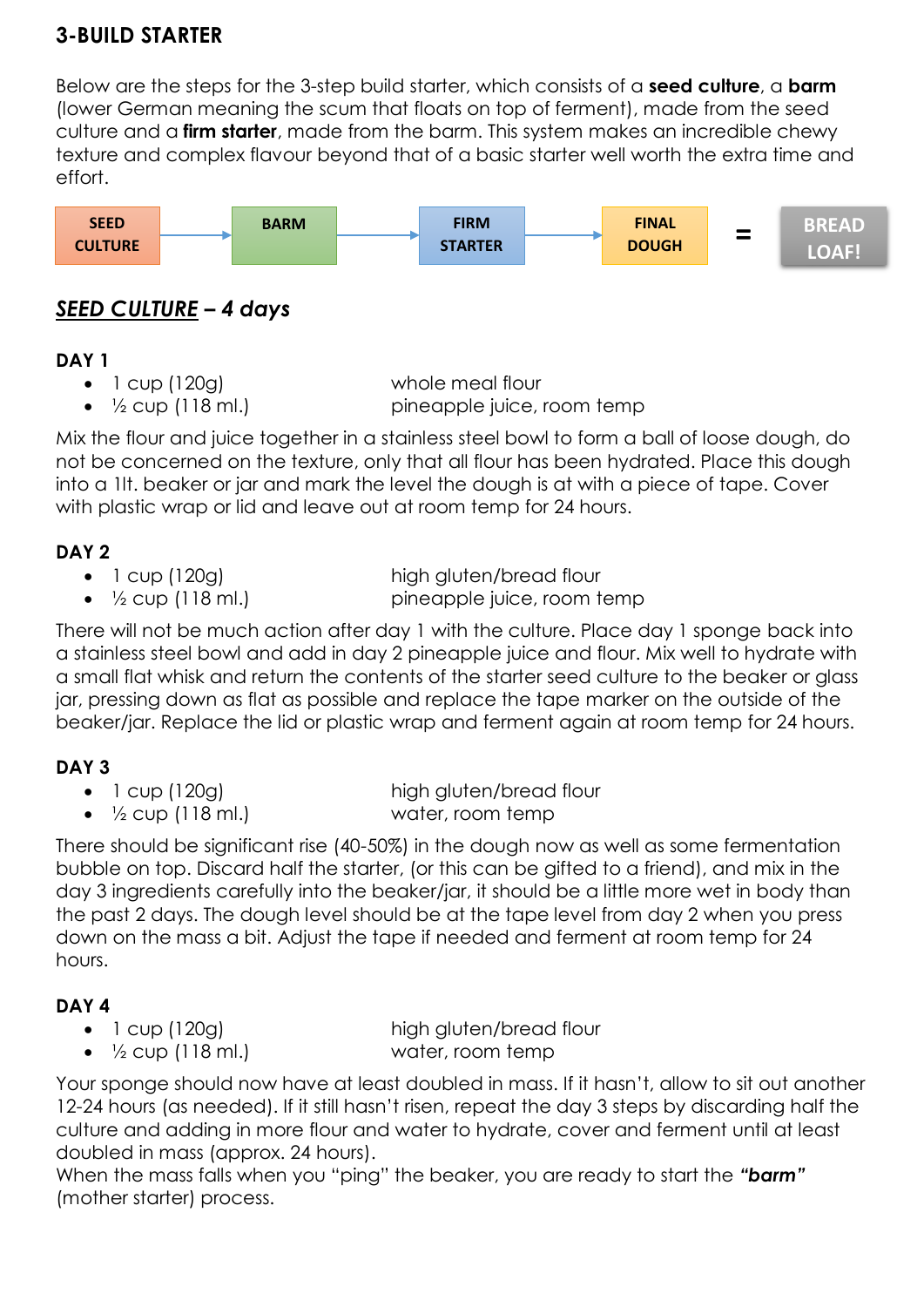#### **INGREDIENTS**

- 
- 2 cups (450g) room temp water
- 

• 3 1/2 cups (400g) high gluten/bread flour

• 1 cup (260g) seed culture (recipe above)

#### **METHOD**

- *1.* Stir together all ingredients in a stainless steel bowl. Any excess seed culture can be discarded or give to a friend to start their own barm "mother"). Make sure the flour, water and seed culture are thoroughly mixed and hydrated. It will be wet and sticky like a *"poolish.* Transfer the barm to a glass or plastic container 2-3 times larger than the current barm mass, use a wet spatula dipped in water to do this to make it easier. Cover with a lid or plastic wrap and allow to ferment at room temp for 6-8 hours until the surface is bubbly.
- 2. At this point the plastic wrap or lid should have pressure expansion from the trapped gasses in the barm. Carefully lift the lid or wrap and allow the gas to escape – be careful as the ethanol fumes can be quite strong!
- 3. Replace the lid or wrap and place in the fridge overnight. The barm will then be ready to use and will be good for the next 3 days in its current state. The longer the barm sits, the less *"sour"* your bread will be as the acids and bacteria dissipates dropping the pH – this is what give the bread that *"sour"* tang – not the yeast as many people would think.
- 4. Refresh the barm as needed by using the doubling method. For 1lb (454g) of barm, use 1 ¾ cup of flour and 1 cup of water. If you are using it regularly you not need to discard any before the new additions of flour and water.

# *FIRM STARTER – 1 day*

#### **INGREDIENTS**

- 
- 
- 
- 

### **TO MAKE THE FINAL DOUGH**

- 
- 2 cups (240g) whole meal flour
- 
- $1\frac{1}{2}$  to 1  $\frac{3}{4}$  cups (354 415 ml.) 110°C water

• 2/3 cups (120g) barm (recipe above) •  $\frac{1}{2}$  cup (60g) whole grain flour •  $\frac{1}{2}$  cup (60g) bread/high gluten flour •  $\frac{1}{4}$  cup (118 ml.) room temp water

• 2 <sup>1</sup>/<sub>2</sub> cups (300g) high gluten/bread 2 tsp. coarse pink salt

- 1. Remove the barm form the fridge, measure out 2/3 cup (if making 2 x 1.5lb loaves), 1 hour before making the firm starter to bring it to near room temp. To do this easily, dip the measuring cup in water and then into the barm so it will slide easily into your stainless mixing bowl. Cover the bowl with the barm and allow to sit for 1 hour.
- 2. Now add in the flours to the mixing bowl with the barm and mix with a wooding spoon while adding the water, only adding enough to just bringing the starter together to the consistency of baguette dough (soft and tackified), making sure all the flour is hydrated and even distributed. Oil a small bowl with a spray bottle and place the firm starter in the bowl. Place this inside a 1 quart Ziploc bag and seal, allow to ferment at room temp for 4 hours or until the starter has at least doubled. Place in the refrigerator overnight.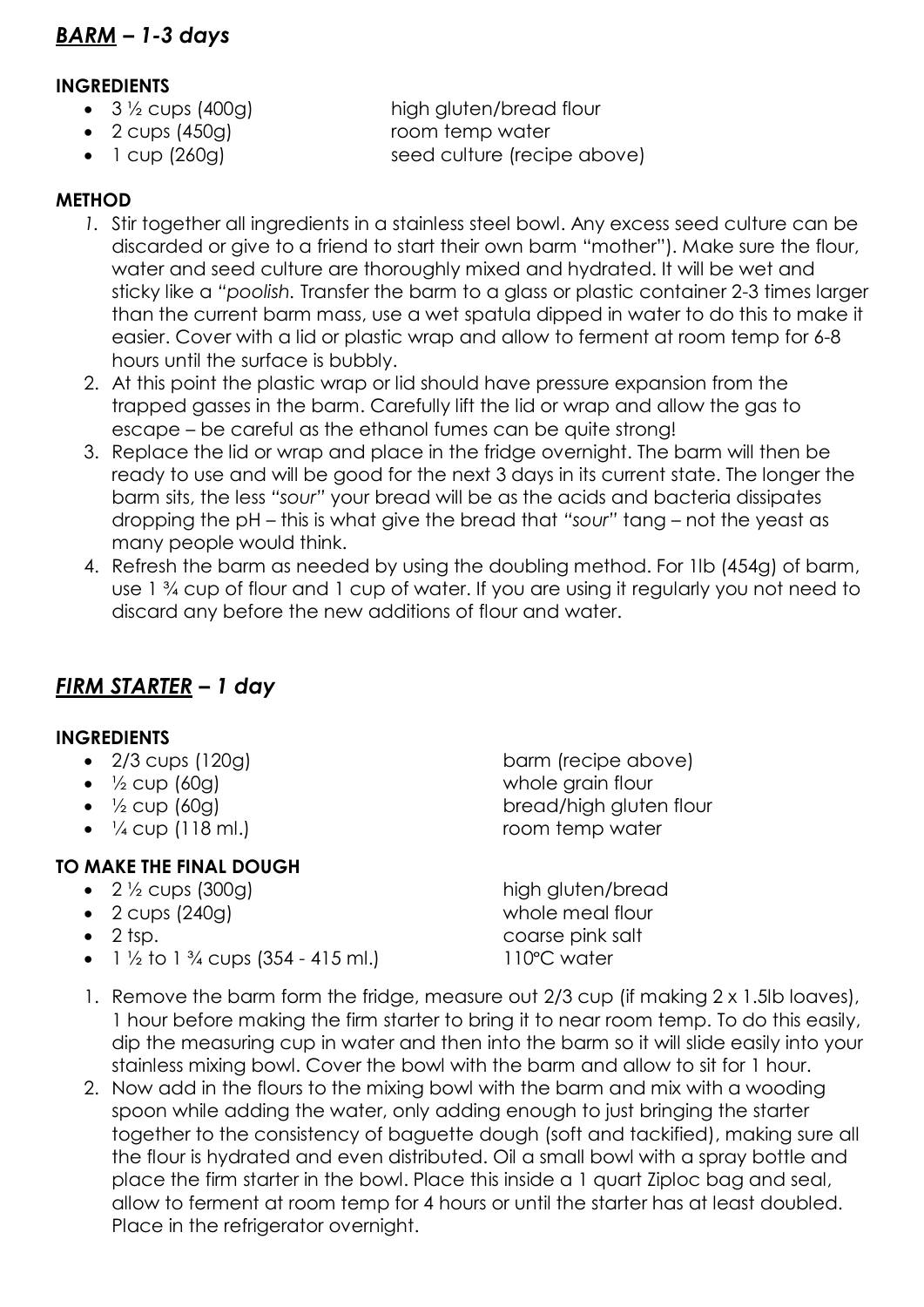- 3. The next day remove from the fridge and using a pastry/bench scraper, cut into 8- 10 pieces while cold. Spray with olive oil and cover with an inverted stainless steel bowl or damp kitchen towels and allow to sit 40-60 minutes or until the chill is gone.
- 4. Now make your dough by placing the dough in a large stainless steel bowl and adding the pieces of the firm starter. Using a wooden spoon, still frantically in a clockwise motion until the mass incorporates. When solid enough start to use your hands and begin kneading the down in the bowl, incorporating as much flower as possible. Sprinkle a wood or marble counter with flour and turn out the dough, continuing to knead by hand using the *"turn and fold"* method for 12-15 minutes, adjusting the flour or water as needed. As you are doing this add in the coarse salt in intervals until all is used. The dough should be firm but tacky and be able to pass the "drum skin/window pane test" (stretch a small piece of dough so the it stretches out transparent without breaking). If you are unable to do this, knead for another 5- 7 minutes until achievable (the dough at this point on an instant read thermometer should read 76°F (25°C)). Spray the dough and a large stainless steel bowl with olive oil and place the dough in the bowl coating the entire surface of the dough.
- 5. Ferment to dough covered at room temp for 4-5 hours or until at least doubled in size. At this point you can proceed to shaping your loaves, or place the oiled dough in the fridge overnight for 12-16 hours to cold ferment.
- 6. If making your bread now, separate the dough into 2 balls of dough (about 620g), or even smaller if making dinner rolls or buns. BE VERY CAREFUL not to degas the dough as this will take away from the final breads texture and shape. Shape as you wish into baguette, demi-baguette, boules or batard and proof in bowls, couches or bennetons (or sheet pans lined with parchment dusted with semolina flour).
- 7. Proof these loosely covered with olive sprayed wrap for 2-3 hours. If proofing overnight, remove the dough from the fridge for 3-4 hours and continue from step 6.
- 8. While your loaves are proofing, Preheat your oven to 500°F. or the highest possible temperature. Place a wire rack on the lowest oven shelf level and place a shallow pan on top of the rack, place another wire rack on the shelf directly above that. Close the oven door and heat for 5 minutes. Transfer the shaped dough that is resting on a parchment sheet carefully to a baking sheet pan. Open the oven and pour ½ to ¾ water into the shallow pan, this should create steam, immediately place the dough loaf(ves) into the oven above the water pan.
- 9. Using a spray bottle, every 30 seconds for the next 2 minutes, open the oven and spray the sides of the oven as well at the bread. You will do this 4 times in the first 2 minutes.
- 10. Lower the temperature to 450°F and bake the bread for 12-15 minutes. After this time, rotate the bread and bake for another 20-25 minutes until it's a very deep golden brown. Remove the bread from the oven, and cool on a rack. Allow to cool for at least 30-45 minutes before cutting into it – this is crucial to finish the cooking process.
- 11.Once completely cooled, store bread, loosely wrapped in paper bag, for several days at room temperature; freeze for longer storage.

#### Cont.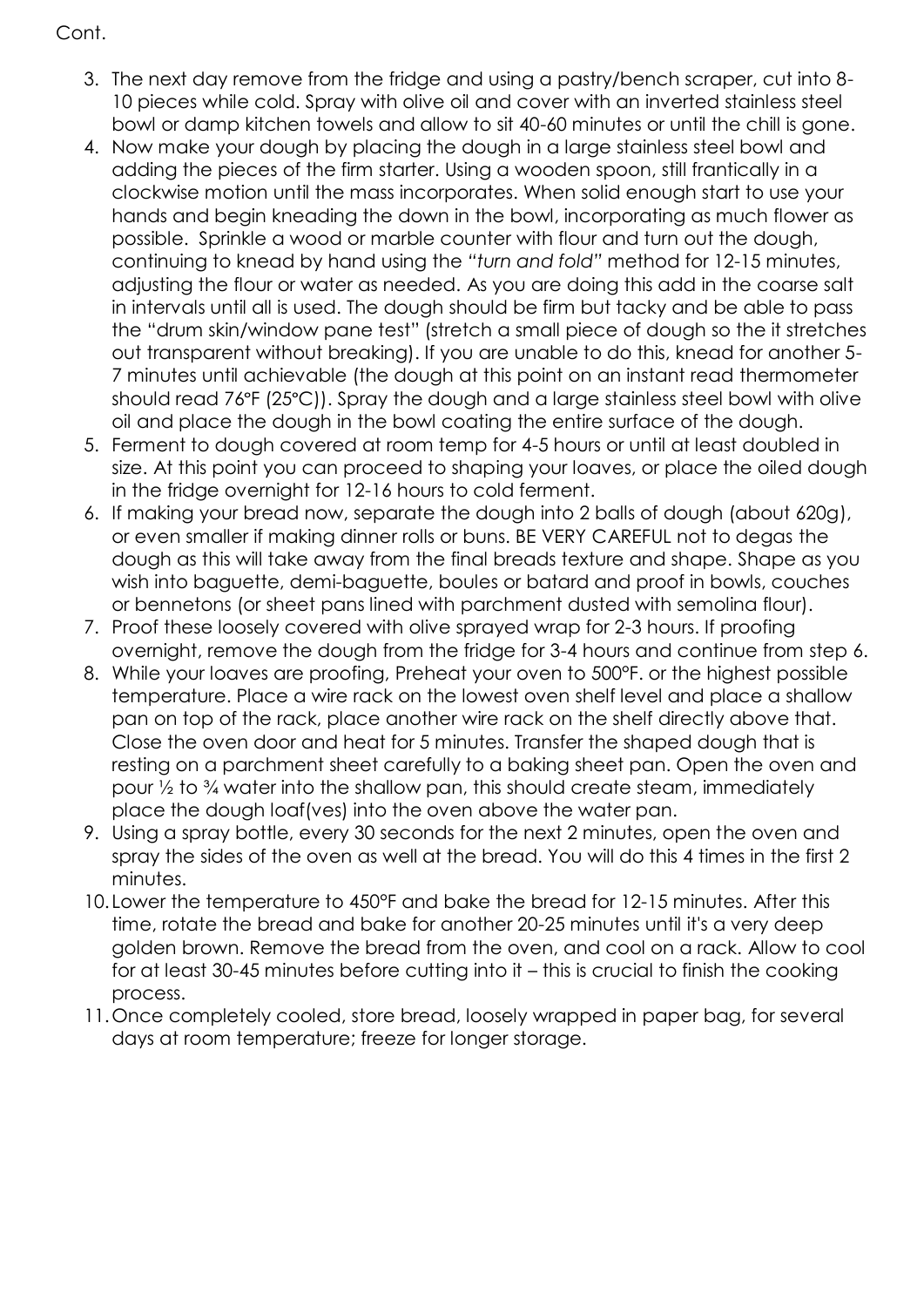# **PANE D'ALTAMURA**

#### **INGREDIENTS**

| $\bullet$ 700g | Semolina flour (Durum flour)      | 350g            |
|----------------|-----------------------------------|-----------------|
| $\bullet$ 440g | Water at room temperature         | 220g            |
| $\bullet$ 220g | Semolina starter (see NOTE below) | 110g            |
| $\bullet$ 3g   | malt                              | 1.5g            |
| $\bullet$ 12g  | Super-fine Himalayan Salt         | 6g              |
|                | <b>Dried Organic Yeast</b>        | $\frac{1}{2}$ g |

# **METHOD**

- 1. To make the dough, mix the semolina flour with the water and then add in your starter then leave covered for 30 minutes (to autolyze). Next, add the salt and dried yeast.
- 2. If you have a mixer, mix on slow speed for 2 minutes until well combined, then for a further 8 minutes on a medium speed until nice and smooth. Place the dough into an oiled bowl and cover and allow to ferment for 3 hours.
- 3. To knead by hand, for the next hour, using a wet or oiled hand, give the dough a stretch and fold every 10-minutes. That is, with the dough in the bowl, put your hand down the side of the dough and pull it up and across the bowl, rotate and repeat a couple of times. Keep the bowl covered with a damp tea towel.
- 4. Flour your counter top and shape the dough into a boule (round loaf) and allow to rest on the floured worktop for 25 - 30 minutes covered with a large inverted stainless steel bowl.
- 5. Reshape into the *"forma alta"* (high shape) by turning dough over and gently pull into an irregular boule, taking care not to knock out too degas too much and place onto a piece of parchment paper lined generously with semolina flour– these loaves are not perfectly symmetrical and so they don't need a benneton or couche. Prove for 3 - 4 hours at room temperature until fully proofed - you can check this by gently pushing the dough with your index finger. If it feels firm it is under-proved. If it bounces back quickly it still has more to go. When it returns slowly then it is ready to go. If it does not return, but deflates it has over-proofed.
- 6. Preheat your oven to 500°F. (260°C) or the highest possible temperature. Place a wire rack on the lowest oven shelf level and place a shallow pan on top of the rack, place another wire rack on the shelf directly above that. Close the oven door and heat for 5 minutes. Transfer the shaped dough that is resting on a parchment sheet carefully to a baking sheet pan. Open the oven and pour ½ to ¾ water into the shallow pan, this should create steam, immediately place the dough loaf(ves) into the oven above the water pan.
- 7. Using a spray bottle, every 30 seconds for the next 2 minutes, open the oven and spray the sides of the oven as well at the bread. You will do this 4 times in the first 2 minutes.
- 8. Lower the temperature to 450°F and bake the bread for 12-15 minutes. After this time, rotate the bread and bake for another 20-30 minutes until it's a very deep golden brown (nearing some blackening) on top. Remove the bread from the oven, and cool on a rack. Allow to cool for at least 30-45 minutes before cutting into it – this is crucial to finish the cooking process.
- 9. Once completely cooled, store bread, loosely wrapped in paper bag, for several days at room temperature; freeze for longer storage.

**NOTE:** To make your semolina starter, use the exact same recipe as your "wild ferment starter" as outlines at the beginning of these recipes. Just substitute semolina flour for all other flours and follow all the other steps as outlined.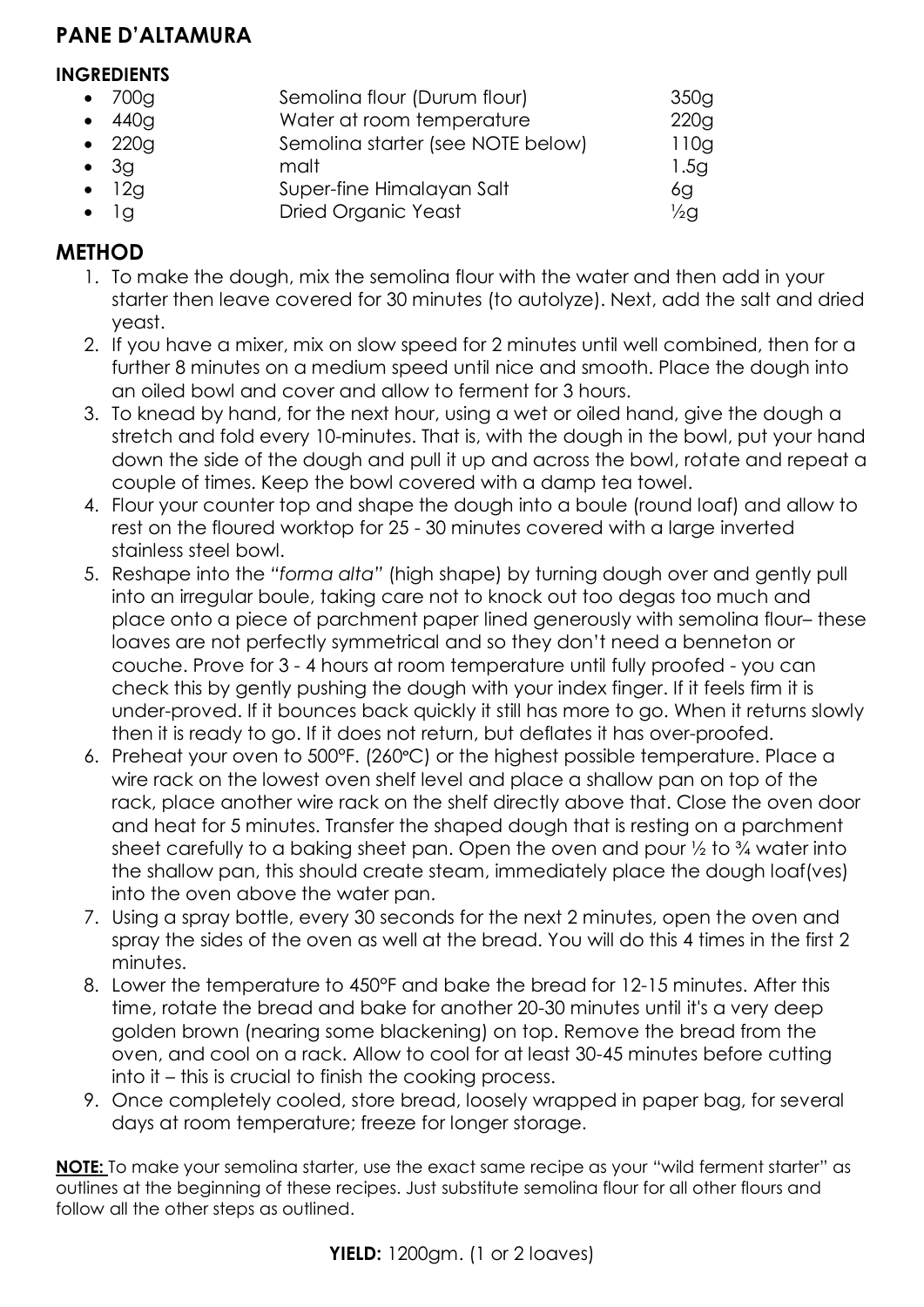# **WILD FERMENT PIZZA CRUST –** Roma Style Thin Crust

### **CRUST INGREDIENTS**

- 1 cup (241g) wild ferment starter
- 1/2 cup (113g) warm water
- 2 cups (240g) bread/high gluten flour
- 
- 
- 
- 
- 
- 
- 
- **METHOD**
	- 1. Stir any liquid on top of your refrigerated starter back into it before measuring 1 cup (241g) into a large mixing bowl. *Note: This is the now the time to feed the remainder of your starter, if necessary.*
	- 2. Add the warm water, flour, salt, yeast, spices and herbs. Mix to combine with a wooden spoon to create a "workable dough", then turn onto a counter-top and knead for about 10-12 minutes until smooth and elastic.
	- 3. Place the dough in a greased stainless steel bowl, cover and let rise until almost doubled in bulk. Depending on your starter, this will take between 2 and 4 hours. For a faster rise, place the dough in a warm spot, or double the yeast.
	- 4. For two thin-crust pizzas, divide the dough in half, and shape each into a flattened disk. Cover with a cloth and allow to rest 5-7 minutes. Brush two 12"-round pizza pans with olive oil, and brush to coat the bottom. Place the dough in the pans, *"dock"* with the tines of a fork and cover, and let rest for 10 minutes. At this point, pre-heat your oven to the highest temperature (500°F). After this rest, gently press the dough toward the edges of the pans.
	- 5. Build your pizza with desired toppings and place in the oven, spray the oven walls 3 times in the first 90-seconds with a spray bottle. Cook the pizzas for about 10 minutes and then brush the outer edge of the crust with olive oil, cook for 3-5 minutes more until the bottom of the pizza is dark black and the outer crust crackling.
	- 6. Remove from the oven, slice as desired.

**YIELD:** 2 – 12" thin crusts

- $\frac{1}{2}$  cup (60g) whole meal flour
- 1 tbsp. roast garlic puree
- 1 tsp. **b** onion power
- $\bullet$   $\frac{1}{2}$  tbsp.  $\bullet$  fresh, chopped thyme
- 1/2 tbsp. **fresh**, chopped rosemary
- 2 tsp. **a** fennel seeds
- 1 tsp. pink salt